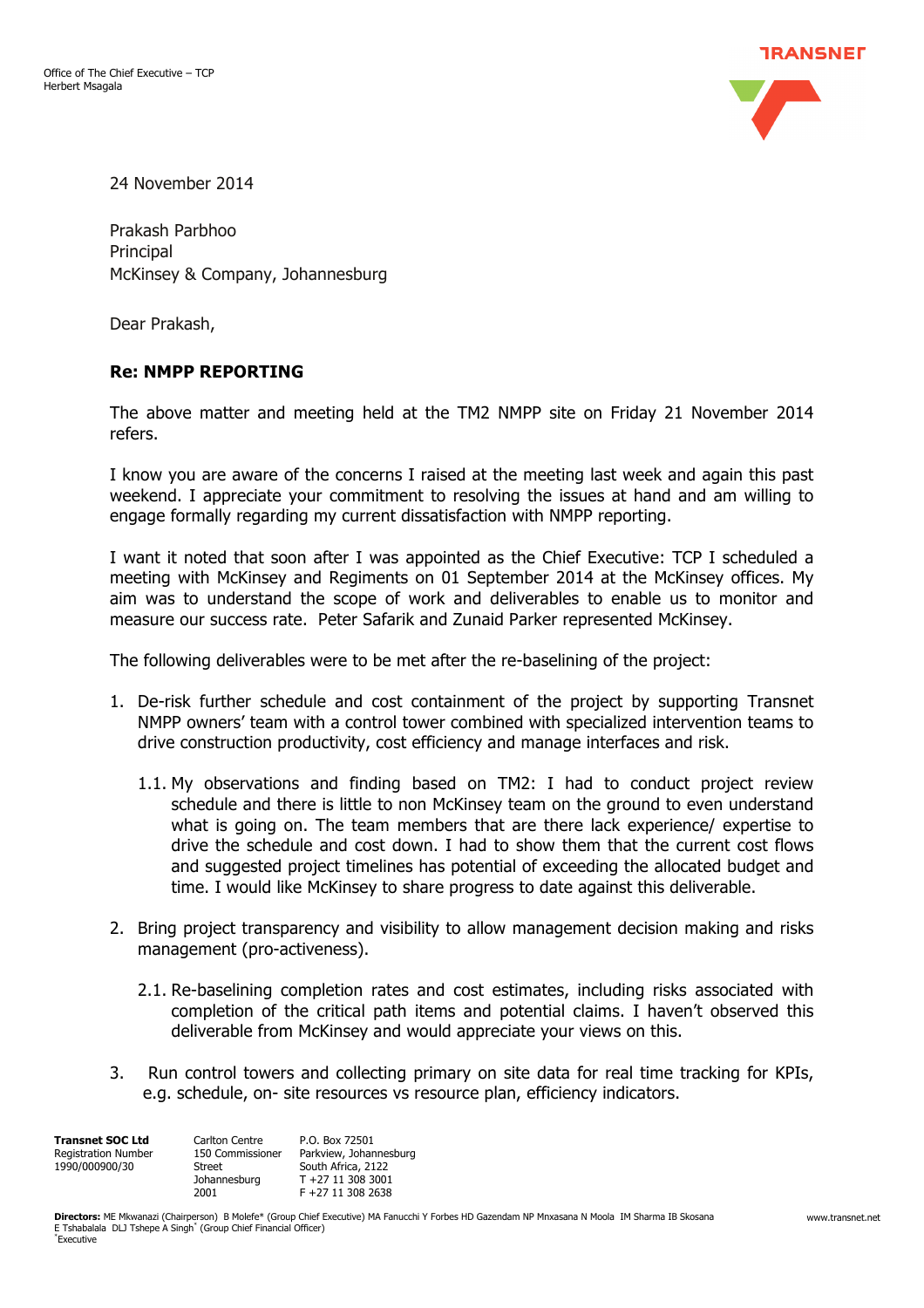

- 3.1. It is my considered opinion that inadequate resources are being provided on site, compounded by a lack of structured processes which resulted in my requesting to be provided with a blue print. I have observed that there are only meetings procedures and that reports get compiled in a hurry without data validation.
- 4. Deploy targeted intervention teams to manage all critical interfaces and protect project from schedule over run. Most importantly driving cost down and schedule.
	- 4.1. My view is that nothing has been done and there is no team that has been deployed.
- 5. To bring best practice approaches, tools and the right people who have proven track record to distressed projects similar to the NMPP.
	- 5.1. My view is that the resources provided only run basic projects approach not petroleum or high capital intensive project.
- 6. I requested a control tower blue print, defining business processes, KPIs, required skills set, optimal structures and training material which could then be linked to the executive war room.
	- 6.1. My opinion is that I have neither seen a comprehensive document nor been taken through one.

Before we can engage on any way forward I would like to know what resources and skills set can be provided by McKinsey and what they have delivered to date. I also would like to get reasons why the above deliverables were not met. I also want McKinsey's commitment that they will do everything possible and within their scope in order to support TCP complete TM2 by March 2015.

Kind regards,

**Herbert Msagala Chief Executive Transnet Capital Projects Date:** 

**\_\_\_\_\_\_\_\_\_\_\_\_\_\_\_\_\_\_\_\_\_\_\_\_\_\_**

**Noted By:**

**Transnet SOC Ltd** Registration Number 1990/000900/30 Carlton Centre 150 Commissioner Street Johannesburg 2001 P.O. Box 72501 Parkview, Johannesburg South Africa, 2122 T +27 11 308 3001 F +27 11 308 2638

**\_\_\_\_\_\_\_\_\_\_\_\_\_\_\_\_\_\_\_\_\_\_\_\_\_\_**